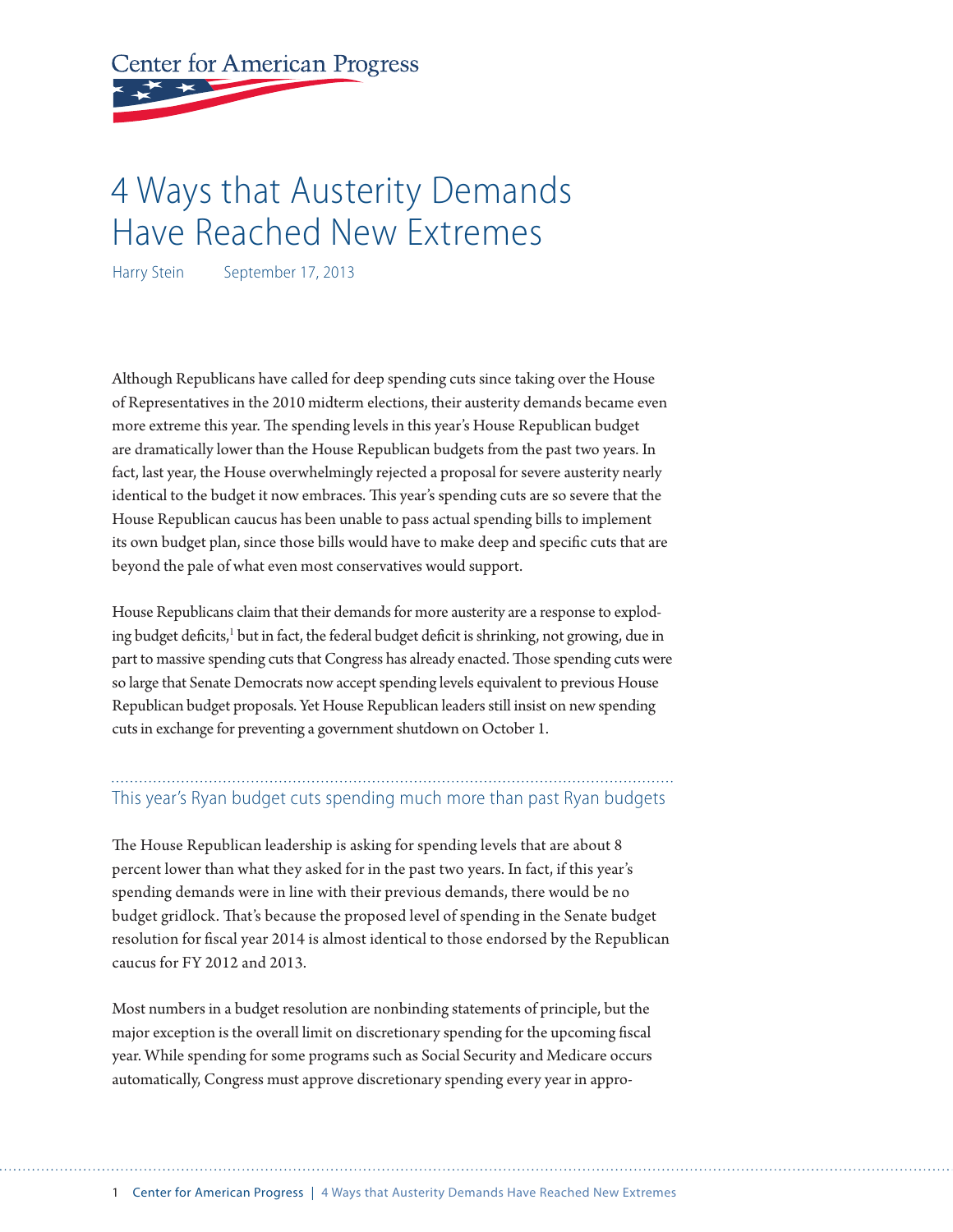priations bills. These bills decide how to allocate funding within the budget's overall spending limit to a wide variety of services, benefits, investments, and programs, including everything from national defense to infrastructure to research to the many other key sectors within the discretionary budget.<sup>2</sup>

For FY 2012 and 2013, the House budget resolutions authored by House Budget Committee Chairman Paul Ryan (R-WI) and endorsed by the Republican caucus proposed discretionary spending levels of \$1,062 billion and \$1,049 billion, respectively, adjusted to 2014 dollars. The FY 2014 Senate budget resolution authored by Sen. Patty Murray (D-WA) and endorsed by Senate Democrats advocates a discretionary funding level of \$1,058 billion—just slightly higher than the 2013 Ryan budget and actually lower than the 2012 Ryan budget.

If this year's Ryan budget were in line with previous years, there would be little chance of a government shutdown because Democratic leadership in the Senate and Republican leadership in the House would be in agreement. Unfortunately, that is not the case. The current spending disagreement is entirely because the House Republican leadership is currently demanding an even lower spending limit than they endorsed just last year.

## The House previously rejected spending levels similar to this year's Ryan budget

The Republican leadership's call for an even lower discretionary spending level is far more extreme than previous Ryan budgets, but it is close to the austerity previously proposed by the ultra-conservative Republican Study Committee, or RSC.

In 2013, the RSC budget called for \$931 billion in discretionary spending, or \$951 billion in 2014 dol-



Sources: U.S. House of Representatives Committee on Appropriations, "Suballocations to Subcommittees, Fiscal Year 2014 Budget Authority and Outlays [in millions of dollars]" (2013), available at http://appropriations.house.gov/uploadedfiles/05\_21\_13\_fy\_2014\_report\_on\_the\_suballocation\_of\_budget \_allocations.pdf; U.S. House of Representatives Committee on Appropriations, "Suballocations of Budget Allocations for Fiscal Year 2013" (2012), available at http://appropriations.house.gov/uploadedfiles/fy13-fullcommittee302b.pdf; U.S. House Committee on Appropriations, "Suballocation of Budget Allocations for Fiscal Year 2012" (2011), available at http://appropriations.house.gov/uploadedfiles/reportonthesuballocationofbudgetallocationsforfy2012.pdf; U.S. Senate Committee on Appropriations, "FY 2014 Discretionary—Senate Allocations" (2013), available at http://www.appropriations.senate.gov/news.cfm?-

#### **FIGURE 2 This year's Ryan budget is similar to last year's ultra-conservative Republican Study Committee budget**



Sources: U.S. House of Representatives Committee on Appropriations, "Suballocations to Subcommittees, Fiscal Year 2014 Budget Authority and Outlays [in millions of dollars]"; U.S. House of Representatives Committee on Appropriations, "Suballocations of Budget Allocations for Fiscal Year 2013"; Rep Scott Garrett, "Cut, Cap, and Balance: A Fiscal Year 2013 Budget" (Washington: The Republican Study Committee, 2012), available at http://rsc.scalise.house.gov/uploadedfiles/rsc\_fy\_2013\_bud-

get\_cut\_cap\_and\_balance\_summary--final.pdf.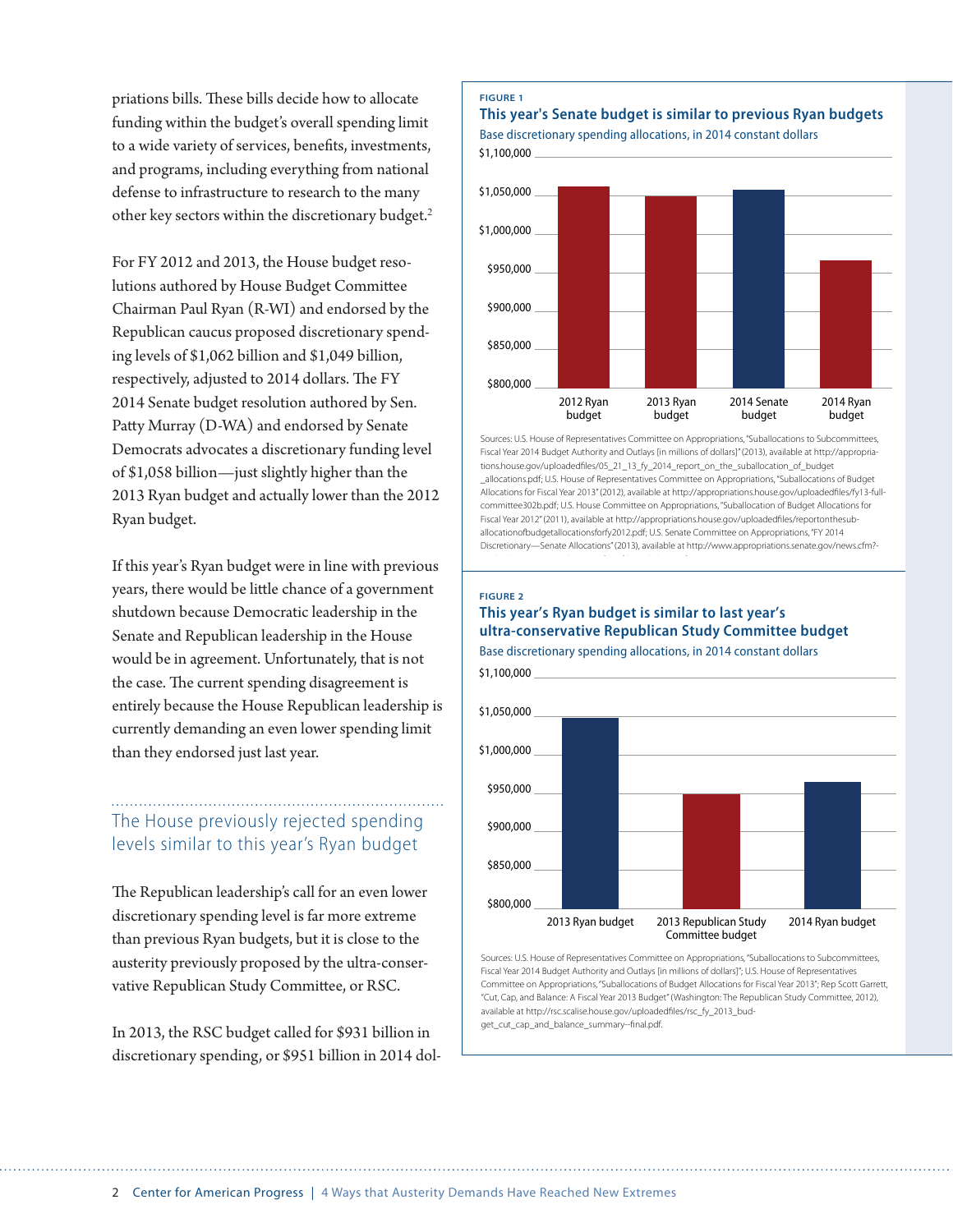lars.<sup>3</sup> The spending level now embraced by House Republicans is just 1.6 percent more than the RSC's FY 2013 budget. Last year, the RSC budget was considered so extreme that more than 100 House Republicans voted against it when it was overwhelmingly rejected on the House floor.<sup>4</sup> When the House Appropriations Committee considered only the discretionary spending cap in that budget, it was soundly rejected on a committee vote of 4 to 44.<sup>5</sup>

## Congress has already enacted massive spending cuts

Senate Democrats now accept discretionary spending levels that are similar to previous Ryan budgets because Congress has already cut an enormous amount of discretionary spending—\$1.5 trillion over 10 years, not including sequestration.<sup>6</sup> After several tense rounds of negotiations over spending levels connected to preventing government shutdowns and raising the debt ceiling, Congress agreed to strict discretionary spending caps in the Budget Control Act of 2011. The Senate is working under these spending caps, while the House is demanding a new round of austerity.

In FY 2014, the Budget Control Act will cut spending by 11 percent from inflation-adjusted FY 2010 levels, not including funding for wars and emergencies and not adjusting for other factors such as population growth.<sup>7</sup> The overall spending cuts have been even deeper when wars and emergencies are included—so much so that we have actually exceeded the Republican Study Committee's goal. The Republican Study Committee has consistently called for freezing total discretionary spending at FY 2008 levels.<sup>8</sup> When all discretionary spending is considered, including for wars and emergencies, FY 2013's enacted spending is already well below FY 2008 levels—even without the additional sequester

**FIGURE 3**



**Discretionary spending is already below 2008 levels**

Source: Office of Management and Budget, "Public Budget Database – Budget Authority," available at http://www.whitehouse.gov/sites/default/files/omb/budget/fy2014/assets/budauth.xls

#### **FIGURE 4**

#### **Discretionary spending is already below 2008 levels** Total discretionary spending as a share of GDP



spending cuts—both in overall size and as a share of the economy.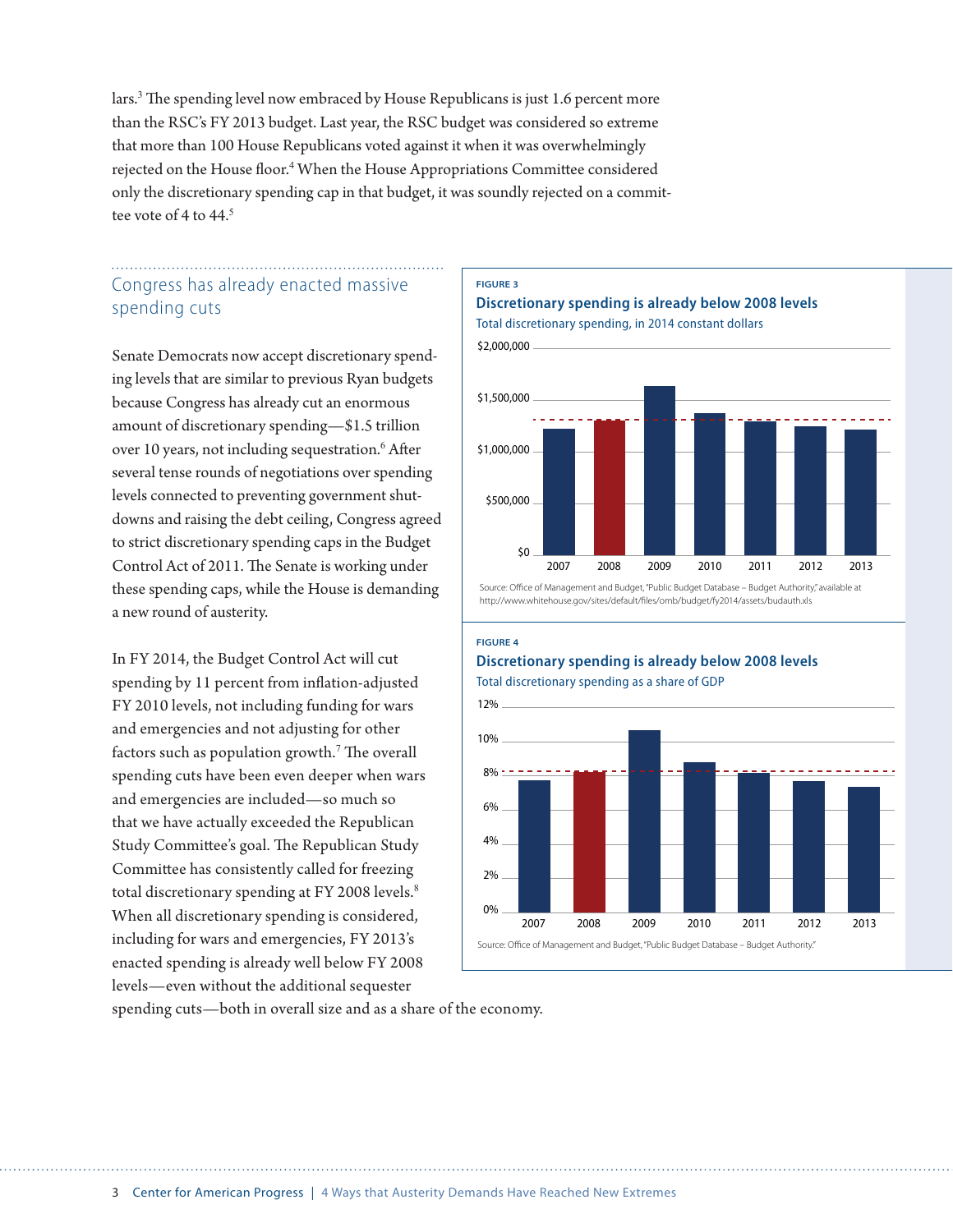## New austerity forces House appropriators to cut programs they previously supported

The consequences of the new austerity demanded by this year's Ryan budget are becoming clear as the House Appropriations Committee produces—or in one case fails to produce—discretionary spending bills for FY 2014. These bills make deep cuts even when compared to the austere funding levels that the same committee approved one year ago. To be clear, the House Appropriations Committee was operating under very low spending caps last year, but this year's proposed spending caps are much lower.

Congress approves discretionary spending in 12 annual appropriations bills, and the House reduced funding for some of these spending bills to levels that are far below what the House supported last year. That meant House members would have to find new places to cut, above and beyond the large spending cuts that they endorsed last year.

But there were no easy cuts left within the areas targeted by the House. Instead, the House produced a series of spending bills that made deep cuts to programs that even House Republicans consider successful

#### **FIGURE 5**





or at least necessary. The following programs would take particularly big hits, since they are funded by spending bills for which the House has allocated at least 5 percent less money than last year.

- **ARPA-E:** The House energy and water appropriations bill cuts groundbreaking research at the Advanced Research Projects Agency - Energy, or ARPA-E, to \$50 million $^9$ —75 percent less than the House supported last year.<sup>10</sup>
- NASA: The House commerce, justice, and science appropriations bill<sup>12</sup> provides \$1 billion less for investment in exploration by the National Aeronautics and Space Administration, or NASA, than the same bill recommended last year.<sup>13</sup>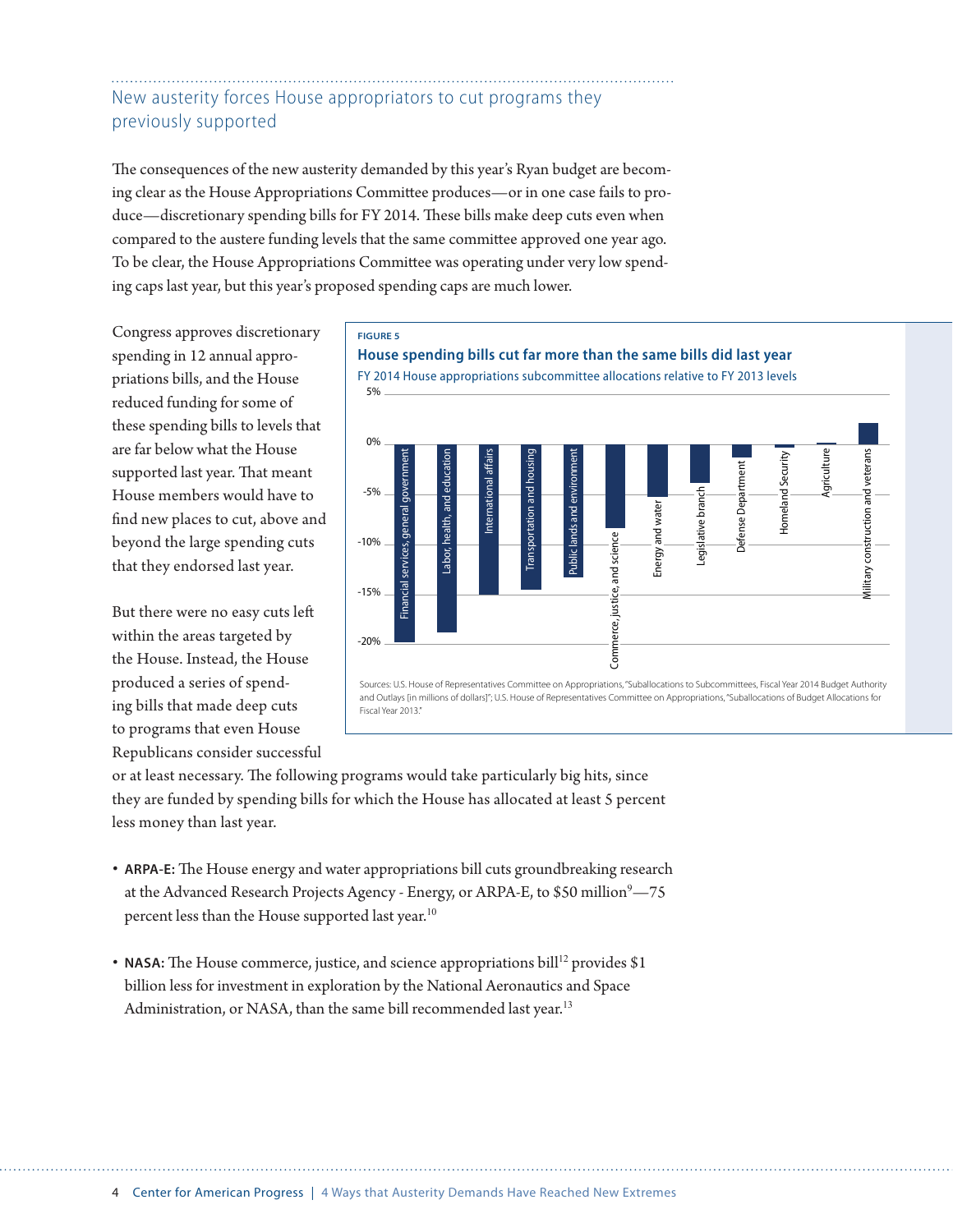- **EPA:** Last year, the House interior and environment appropriations bill supported \$7 billion for the Environmental Protection Agency, or EPA, which was already a 17 percent cut.<sup>14</sup> This year, the House would cut the EPA budget to \$5.5 billion.<sup>15</sup>
- **CDBG:** The House transportation and housing appropriations bill slashes more than \$1 billion from the Community Development Block Grant program, or CDBG, bringing it to its lowest level in history.<sup>16</sup> Just one year ago, the House supported an increase in CDBG funding, which supports state and local infrastructure, affordable housing, and social services.<sup>17</sup>
- **IRS:** Last year, the House supported flat funding for the Internal Revenue Service, or IRS, in its financial services appropriations bill, refusing to provide the additional funds needed to implement health care reform but at least recognizing the necessity of tax administration.<sup>18</sup> This year, the House would cut IRS funding by 24 percent.<sup>19</sup>

Some of these cuts were too much even for House Republicans. On July 31, House leaders abandoned efforts to pass the transportation and housing bill because members refused to support deep cuts to programs such as the CDBG.<sup>20</sup>

Amazingly, these examples only scratch the surface of the austerity demanded by House Republican leaders. That's because the House has failed to even draft an appropriations bill for labor, health, and education.<sup>21</sup> That bill alone was supposed to cut \$35 billion,<sup>22</sup> meaning that the House has yet to determine where it would make nearly half of the discretionary spending cuts required by the Ryan budget.

## Conclusion

Last year, the House of Representatives demonstrated an understanding that austerity could go too far when it rejected the extreme Republican Study Committee budget. Senate Democrats now accept spending levels in line with previous Ryan budgets, and the federal budget is stable over the medium term. Despite all that, House Republican leaders are demanding a new round of discretionary spending cuts. Hopefully, the House will relent on this extreme demand and agree to spending levels similar to those in past Ryan budgets, as it is becoming clear that even conservatives cannot support the specific cuts demanded by the new Ryan budget. If not, we can expect another round of dangerous political brinksmanship and the specter of a government shutdown.

*Harry Stein is the Associate Director for Fiscal Policy at the Center for American Progress.*

## It's not a pretty bill. We're not going to try and put lipstick on this.

*—House Interior and Environment Appropriations Subcommittee Chairman Mike Simpson (R-ID), on his subcommittee's FY 2014*  spending bill<sup>11</sup>